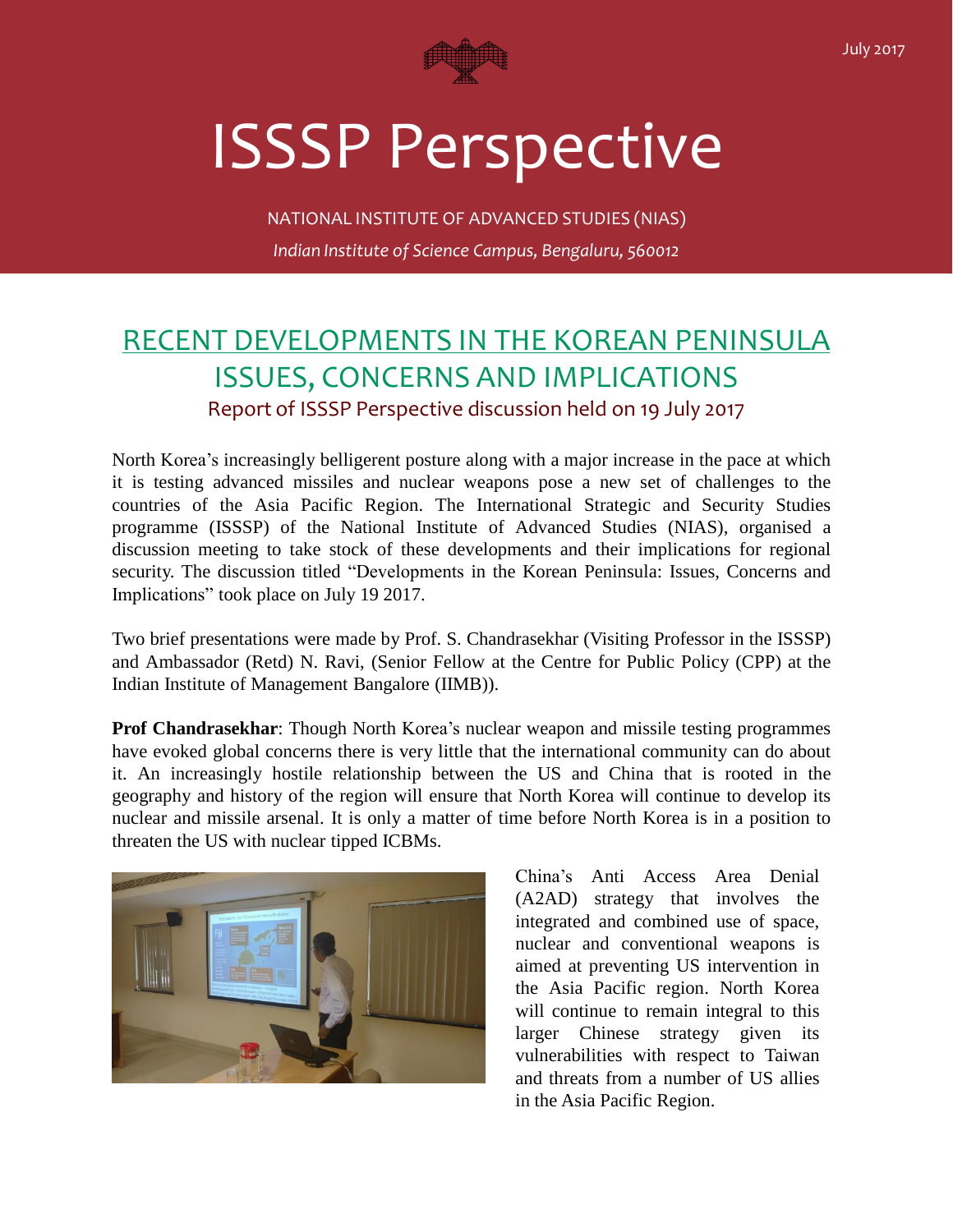

It will therefore not be willing to push North Korea beyond a point even though it might not like a neighbour armed with nuclear weapons and missiles.

The DPRK has significantly improved its missile capability in terms of range and numbers. The Hwasong 12 missile with a range of 4400 km can reach all of Japan and the US base in Guam. The Hwasong 14 is an Inter-Continental Ballistic Missile (ICBM) with a range of over 6200 Km. It can reach parts of Alaska with a nuclear warhead. North Korea will soon be able to target the US mainland with a nuclear weapon.

North Korea has also conducted five nuclear tests. The last test with a reported yield of 25 to 30 KT could well have been a boosted fission test. It is therefore well on its way to miniaturizing its nuclear warhead.

The launching of two remote sensing satellites into a difficult to reach sun synchronous orbit shows North Korea's improved mastery over space and launch technologies. Its emergent nuclear and space capabilities along with conventional weapons provide it with a range of options that could further complicate the already complex geopolitical situation in the region. Short of active US intervention or strong action by China, both of which are unlikely, North Korea will continue on its chosen path of confrontation with the US. This will suit China as well.

Since North Korean missiles are largely based on indigenous developments it will be difficult to stop via the sanction route at least in the short run. One can look at a future integration of North Korea's space, nuclear and conventional weapons capabilities to further exacerbate the tensions in the region. One issue of special concern to India relates to North Korea's possible sharing of its nuclear weapons test data with Pakistan to help them miniaturize their warheads for tactical use.

**Amb (Retd) N. Ravi:** A series of missile test carried out by the DPRK in the first half of 2017 has pushed the region into the brink of a war – like situation. DPRK's  $4<sup>th</sup>$  of July missile test that coincided with the US Independence Day once again brought the region into global focus. The political situation in the DPRK however, has not received much attention in the global media. The recent series of missile tests only indicate that Kim Jong-Un is trying to consolidate his position as the Supreme Commander with his regime probably facing major internal challenges from looming economic and political uncertainties. The DPRK has been facing a severe agrarian crisis since a famine in 1999. As a consequence, the DPRK is dependent upon UN food aid to feed its large population. Ironically, despite UN sanctions the DPRK has continued its effort to develop nuclear weapons and long range missiles.